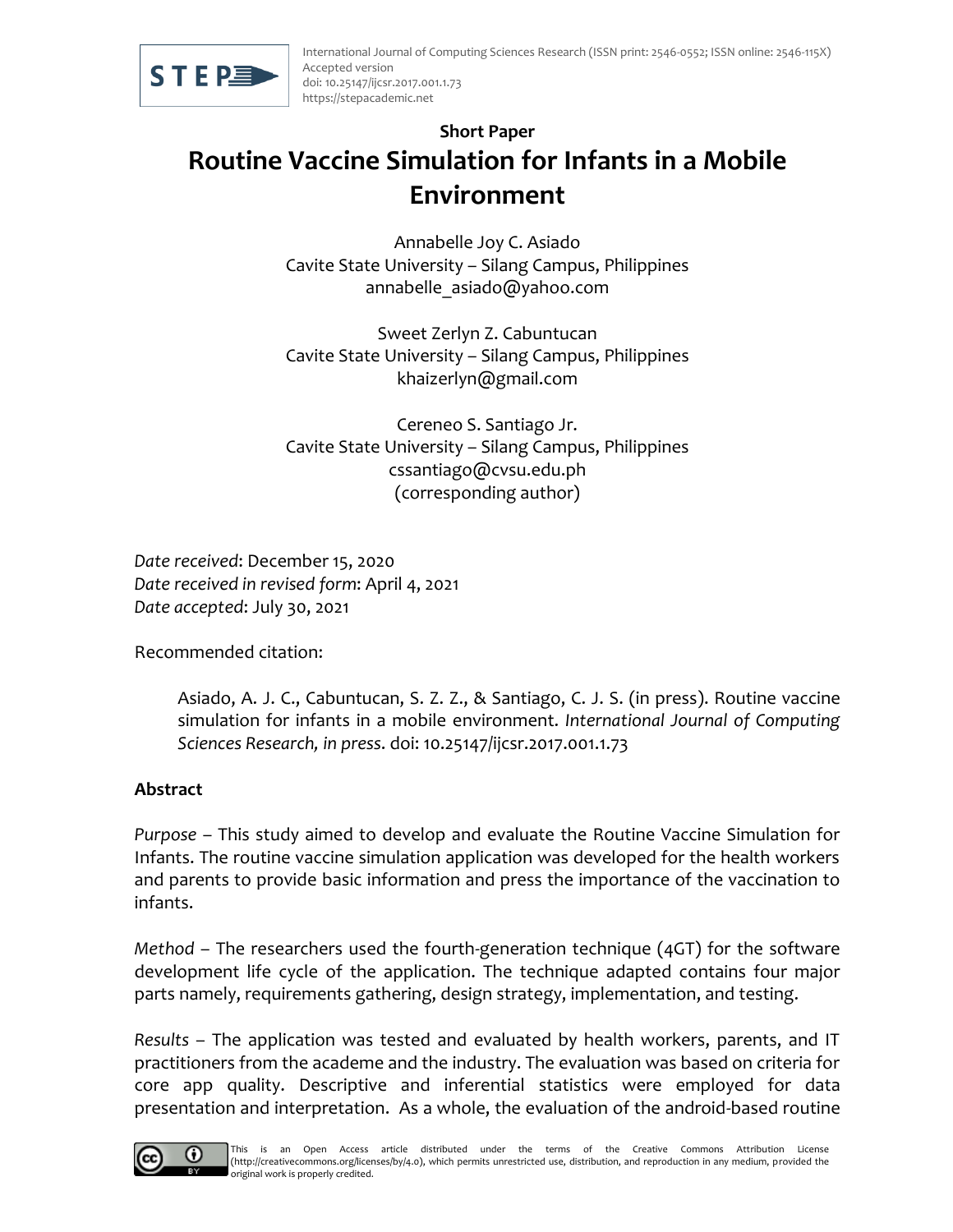vaccine simulation application was found excellent in most of its features. The finding asserts the adherence to the standards of android development applications and conforms to the expectations of the app's potential users.

*Conclusion* – The development of a routine vaccine app for infants serves as a new platform for immunization awareness and education. Once information given in the app is taken earnestly, infants will be protected against diseases. Thus, controversies surrounding vaccination hesitancies can be decreased.

*Recommendations* – A thorough information dissemination and education campaign regarding vaccine safety can be initiated in the local communities to address the issues on vaccine safety and hesitancy.

*Research Implications* – The healthcare system in the communities through the local government unit (LGU) will be able to benchmark and implement the information dissemination and education to mothers and health workers using the app.

*Keywords* – mobile vaccine application, immunization education, vaccine simulation, vaccine hesitancy, vaccine-preventable diseases.

#### **INTRODUCTION**

A routine vaccine was developed to offer protection against diseases. These are given to infants from birth and are recommended up to 18 years of age. This process is also known as immunization. World Health Organization (WHO) reported as mentioned by Chen et al. (2016) stated that the incidence of serious infectious diseases in infants and young children has decreased through immunization. However, WHO has long success stories on saving millions of lives every year (WHO, UNICEF & World Bank, 2009). WHO in 2019 claimed about 85% of infants worldwide received 3 doses of the diphtheria-tetanuspertussis (DTP3) vaccine. Through its establishment of the Expanded Program on Immunization (EPI) in 1974, it ensures that all children have access to four routinely recommended vaccines that protect against tuberculosis, diphtheria, tetanus, pertussis, polio and measles, Bacillus Calmette-Guerin vaccine (BCG), DTP, polio vaccine (Pol), and MCV (Vanderende et al., 2018). In congruence to the program of WHO, it was also established in the Philippines in 1976 which initially recommended 6 vaccine-preventable diseases. It then transitioned in the same year to the National Immunization Program which included immunizations of senior citizens, school-age, and adolescents (Department of Health, Cordillera Center for Health Development, n.d.).

The vaccination rates decline has been associated with an increase in the outbreak of preventable diseases in many countries (De Cock et al., 2020). According to Katib (2013), millions of infants born worldwide still do not receive proper vaccination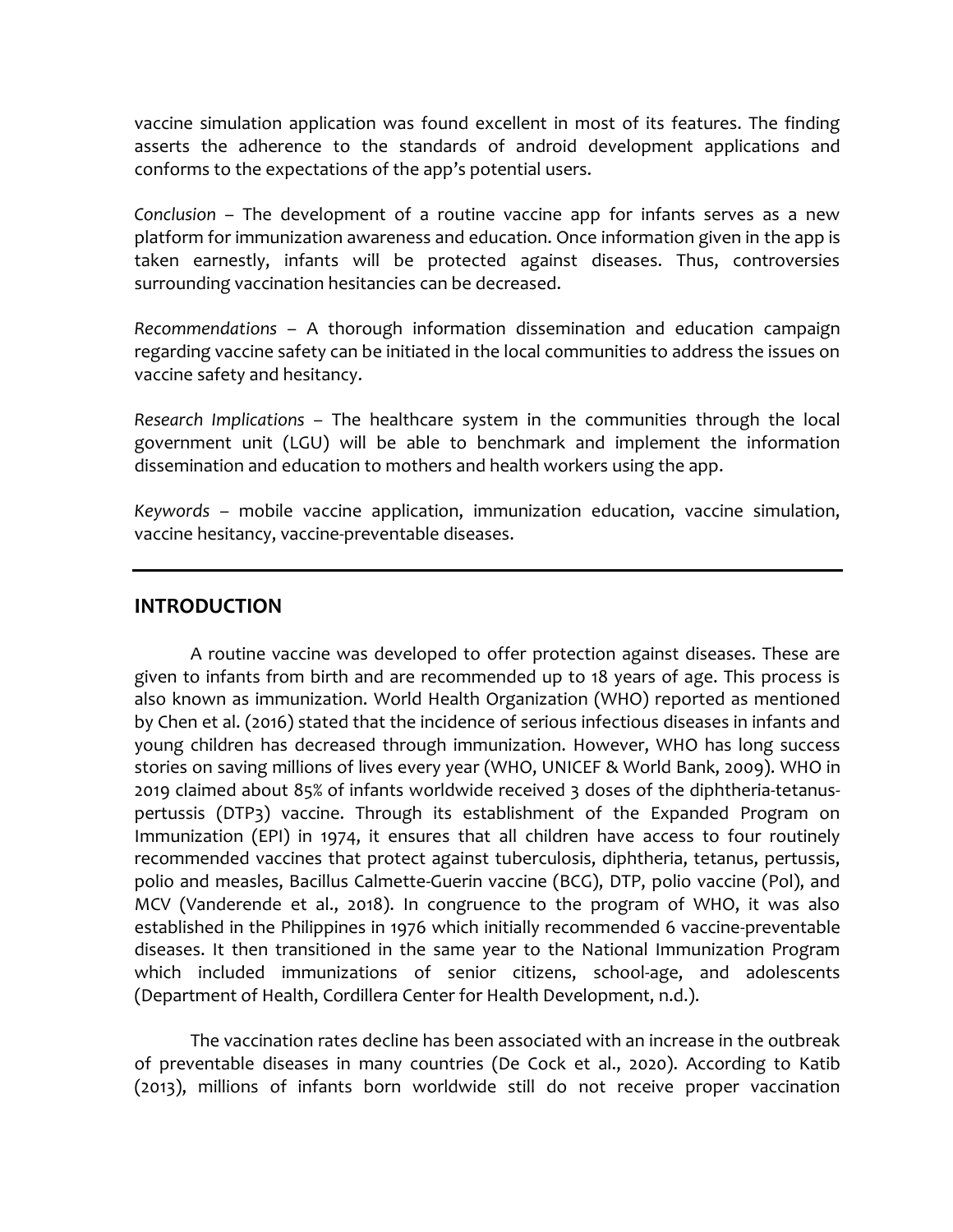especially in developing countries, and emphasized that vaccine-preventable diseases can be prevented through strengthening surveillance and monitoring of programs. The Philippine government's efforts through the DOH in partnership with WHO and United Nations Children's Fund (UNICEF) can be seen in the promotion of the implementation of vaccines in protecting people of all ages from certain diseases (DOH, 2019). Campaigns highlight the benefits of immunization stressing the millions of lives saved by immunization. In 2000, the Philippines has declared a polio-free country and eliminated maternal and neonatal tetanus in 2017. These successes however challenged the DOH's National Immunization Program in reaching every child for vaccination covering 95% national target (Philippine News Agency, 2020). This is in response to the call of WHO during the World Health Assembly in 2012 on all countries to reach ≥ 90% national coverage with all vaccines in the country's national immunization schedule by 2020 (Peck et al., 2019). The 5% remaining gap to cover that all Filipino children shall receive proper immunization can be attributed to the inadequacy of health care facilities and public services available in the remote or far-flung areas of the country.

The Childhood Immunization Schedule for the Philippines contains 13 vaccinations that Filipino children need from age 0 to 18 years available for free at health centers (Business Mirror, 2019). In 2019, the childhood immunization schedule was updated. Due to the measles outbreak, the usual administration of the measles vaccine from 9 months old can be given as early as 6 (Elicay, 2019). The update on schedule is claimed as the ideal vaccination routine for children. The dengue vaccine, which is still surrounded by controversy, is no longer **in** the immunization schedule. The schedule is prepared annually by the Philippine Pediatric Society (PPS), the Pediatric Infectious Disease Society of the Philippines (PIDSP), and the Philippine Foundation for Vaccination (PFV).

The controversy about the dengue vaccine came into the light of the Philippine health care system after allegations on Dengvaxia were linked to the death of children which had been used in a widespread school vaccination program (Lo, 2019). According to Fatima and Syed (2018), the vaccination campaign involved more than 80 000 school children. Flasche et al. (2019), stated that there were 830 000 age 9-10 year-old-school children living in areas highly endemic for dengue received at least 1 of 3 recommended doses of vaccine. Elicay (2019) also reported from the obtained data from Philippine Statistics Authority (PSA) and UNICEF that the vaccination rate has gone down from 77% in 2013 to 70% in 2017 for children 12-23 months who received all basic vaccinations. Moreover, UNICEF (2020) reported that childhood immunization coverage has been declining sharply in recent years from 87% percent in 2014 to 68% in 2019, exposing children to vaccine-preventable diseases such as measles and polio. Along with this, the WHO included vaccine hesitancy on its annual list of global health threats in January 2019. The widely circulating media reports and the halt of the dengue immunization campaign in 2019 created fear in the public to get their children vaccinated. Owen (2017) stated that WHO warned the Philippines in July 2016 about the threat that Dengvaxia may pose to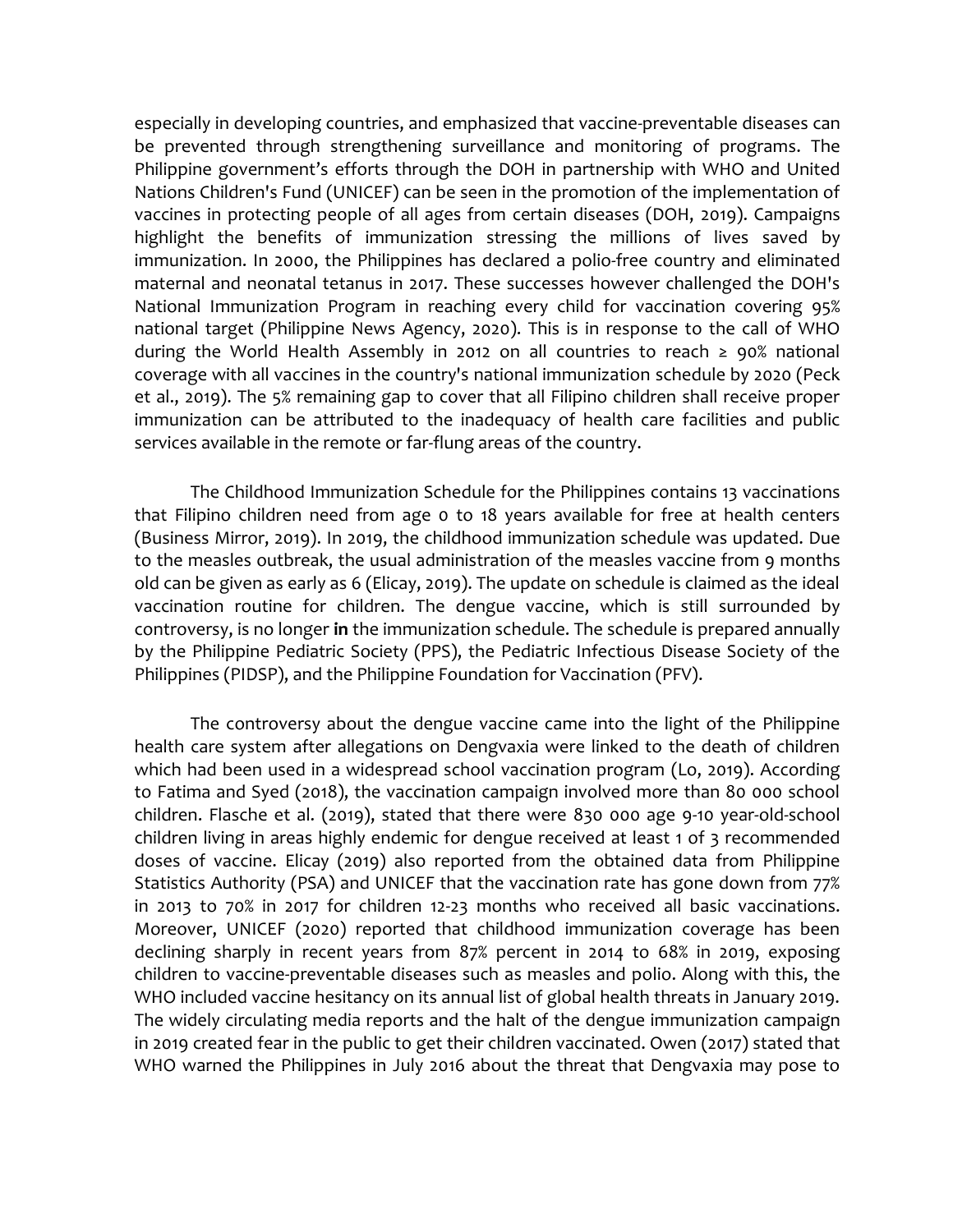people who had never been infected with dengue. For this, concern over vaccine safety is one of the dominant reasons for vaccine hesitancy (Fatima & Syed, 2018).

It is through proper vaccination that prevented a child from acquiring preventable diseases which, if not to be taken seriously could result in serious complications and even death. Numerous studies mentioned its safety, efficacy, and importance. However, there is a lack of research focusing on mobile integration of information campaigns on health care issues in the country with simulation features. Wilson, Atkinson, and Deeks (2014) assert mobile applications offer an excellent opportunity for public health due to their distribution capability which is higher than simply posting on other platforms. Androidbased applications provide convenience, and a fast user experience, which shifted to mobile platforms of hardware and software platforms (Holla & Katti, 2012). The advantages to the users in terms of portability, location awareness, and accessibility are provided significantly by mobile devices (Nayebi, Desharnais & Cheung, 2012). Bednarczyk et al. (2017) assert the promotion of routine vaccine activities which are typically educational in nature, informing the target population about vaccines, vaccinepreventable diseases, and populations indicated for vaccination. Atkinson et al., (2016) explored the potential of mobile technologies to influence vaccination behavior which is critical to protect against preventable diseases.

Zaidi (2019) reported the increasing number of health-related applications using mobile technology. It tackles health care issues in low- and middle-income countries (LMICs) where 97 per 1000 people used mobile phones in reaching remote communities. Applications available and can be downloaded in the Google play store are listed in Table 1.

As listed in Table 1, there are numerous android-based applications showcasing similar features and functions. Most of the focus of the application is on the vaccination schedule, vaccine administration, vaccine reminder, and vaccine tracking. Other apps emphasize medication, food tracking, parenting, and baby care tips. None of the apps was found featuring vaccine simulation for infants.

Hence, the objectives of the study were to develop an android-based routine vaccine simulation for infants, assess the functionality of the android-based routine vaccine simulation based on the perception of health workers, IT experts, and mothers, and determine the differences of evaluation from the three groups of app evaluators. The android-based routine vaccine app for infants was designed for immunization awareness and education. Vaccinations chart were defined to help parents see when their infants will be scheduled for the next immunization, type of immunization vaccine, and how they are given. It will be useful for first-time mothers for they will be enlightened through the app's information on vaccines, possible side effects, and after-care. Moreover, the content of the apps was presented for information dissemination and education purposes only.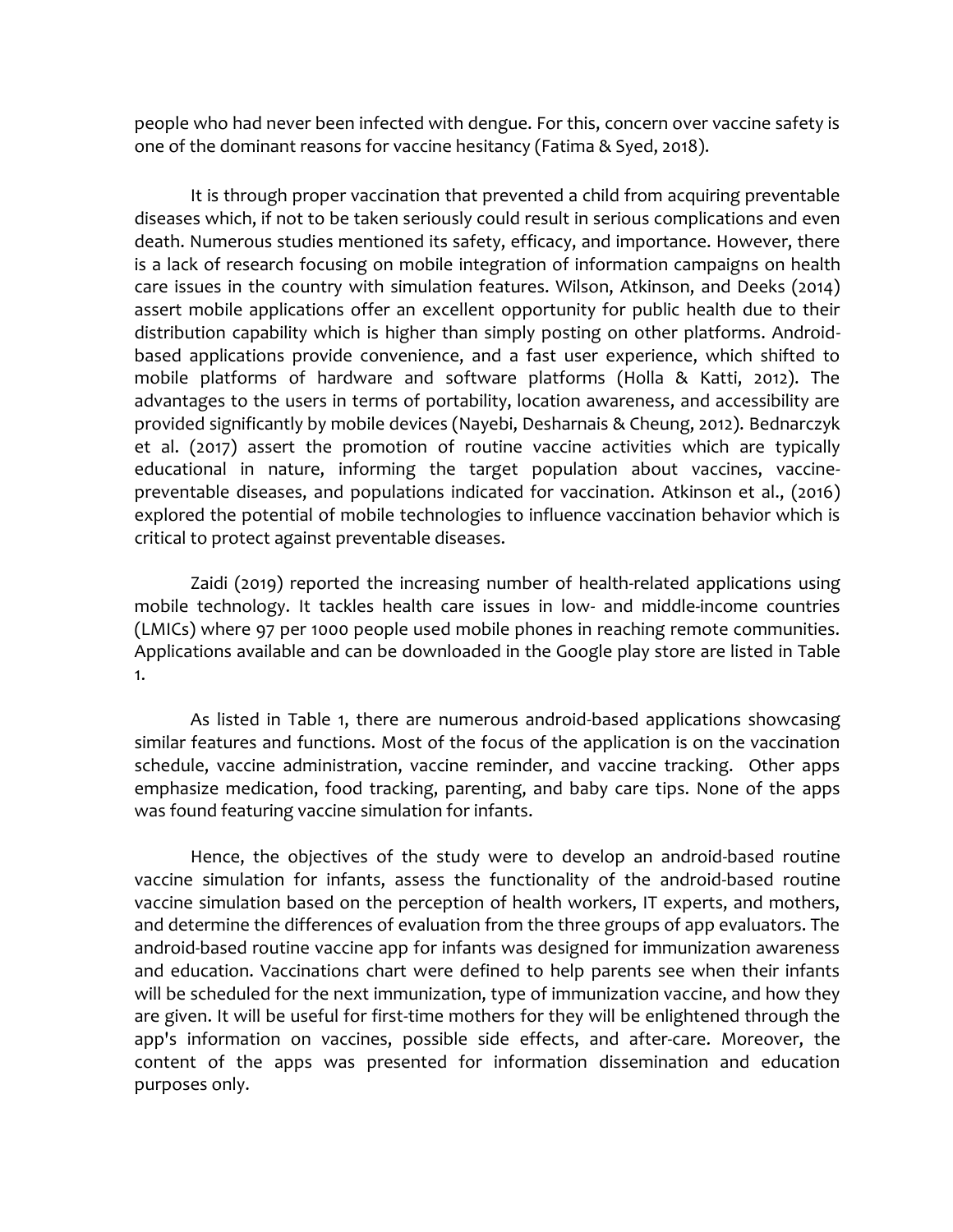| <b>Application</b>                                                        | <b>Short Description</b>                                |  |  |  |  |
|---------------------------------------------------------------------------|---------------------------------------------------------|--|--|--|--|
| <b>CDC Vaccine Schedules</b>                                              | CDC immunization schedules for clinicians recommending  |  |  |  |  |
|                                                                           | or administering vaccines                               |  |  |  |  |
| Vaccine Reminder<br>&                                                     | A vaccine reminder app like none other which reminds    |  |  |  |  |
| Booking - Kidcare                                                         | tracks baby's vaccination                               |  |  |  |  |
| Vaccine Reminder                                                          | <b>Track Vaccine Schedule</b>                           |  |  |  |  |
| CANImmunize                                                               | Vaccination tracking app                                |  |  |  |  |
| <b>Child Vaccination Schedule</b>                                         | Track child vaccination schedule                        |  |  |  |  |
| <b>Immunization App</b>                                                   | Immunization basic knowledge with immunization table    |  |  |  |  |
|                                                                           | and child immunization plan                             |  |  |  |  |
| Growth<br>Chart,                                                          | Parenting app, baby care tip, diet chart, baby tracker, |  |  |  |  |
| Milestone,<br>Development                                                 | vaccination, and food tracker                           |  |  |  |  |
| and Vaccination                                                           |                                                         |  |  |  |  |
| <b>Vaccination Record</b>                                                 | Vaccination record, growth chart, and medication        |  |  |  |  |
|                                                                           | reminder                                                |  |  |  |  |
| Immunize<br>India<br>(Early                                               | Immunization reminds caregivers<br>completely<br>to     |  |  |  |  |
| Access)                                                                   | vaccinate their children on time                        |  |  |  |  |
| <b>Immunization Planner</b><br>Vaccination reminder for the newborn child |                                                         |  |  |  |  |
| Vaccine on the Go                                                         | Vaccine information app                                 |  |  |  |  |
| Vaccination<br>Chart<br>for $ $                                           | Immunization chart based on age                         |  |  |  |  |
| Children                                                                  |                                                         |  |  |  |  |

| Table 1. Comparative Analysis of Vaccine Applications |  |  |
|-------------------------------------------------------|--|--|
|                                                       |  |  |

*Source: Play Store (as of March 2021)*

#### **HYPOTHESES**

The assessment result of the study was founded on the assumption that the three groups of evaluators would find the developed application adherent to the principles of the core app quality standards. Inferential statistics were used to test the hypotheses.

- $H_{0a}$ : There are no significant differences in the assessment of three groups of app evaluators of the routine vaccine simulation for infants in terms of visual design and user interaction.
- $H_{\text{ob}}$ : There are no significant differences in the assessment of three groups of app evaluators of the routine vaccine simulation for infants in terms of functionality.
- $H_{oc}$ : There are no significant differences in the assessment of three groups of app evaluators of the routine vaccine simulation for infants in terms of compatibility, performance, and stability.
- $H_{od}$ : There are no significant differences in the assessment of three groups of app evaluators of the routine vaccine simulation for infants in terms of security.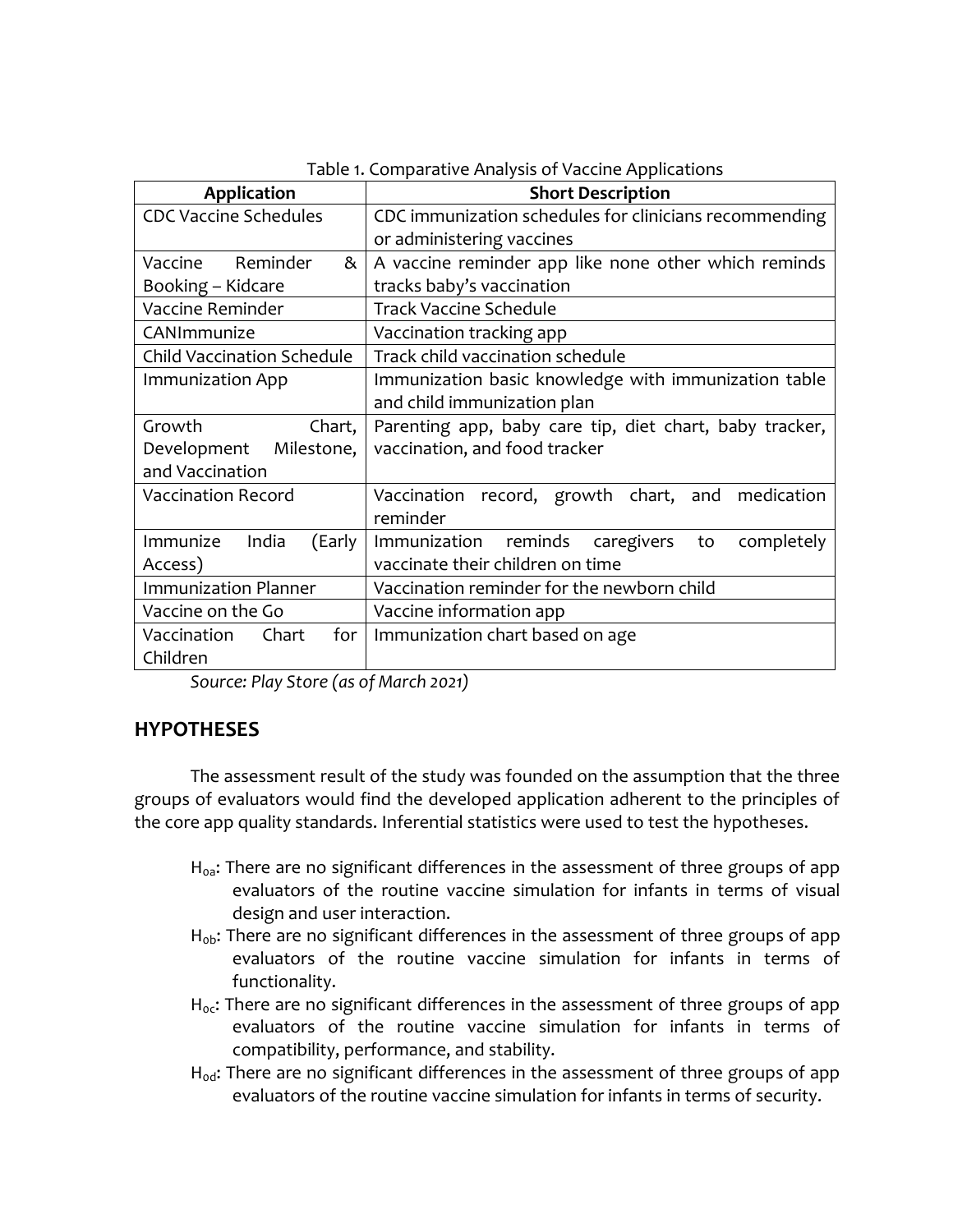# **METHODOLOGY**

# *Design of routine vaccine simulation for infants*

Based on the information from the identification of the routine vaccines, a design of the information system was created in a form of a context diagram.



*Figure 1*. Context Diagram of the Android-Based Routine Vaccine for Infants

Figure 1 shows how the application works. The three users are health workers, mothers or other users, and the administrator. App users can view the different types of vaccines, how it is administrated to the infants, schedule of vaccine, vaccine information, and aftercare. App users are also allowed to simulate the application to see the immunization process.

# *Materials*

For the development of the application, the researchers used the following hardware specifications: Windows 10 64-Bit Operating System, 4GB RAM, and Android Phone. The software that was used in the development of the system was UNITY 2018 and Adobe Photoshop for the design. The developers used an android device for the alpha testing of the application. During the testing process, the app was installed in different android devices running different versions of operating systems. The objective was to ensure that the app would work properly once installed by its targeted users. In order to run the application, the following hardware and software requirements were determined. The app's technical specifications were also stated.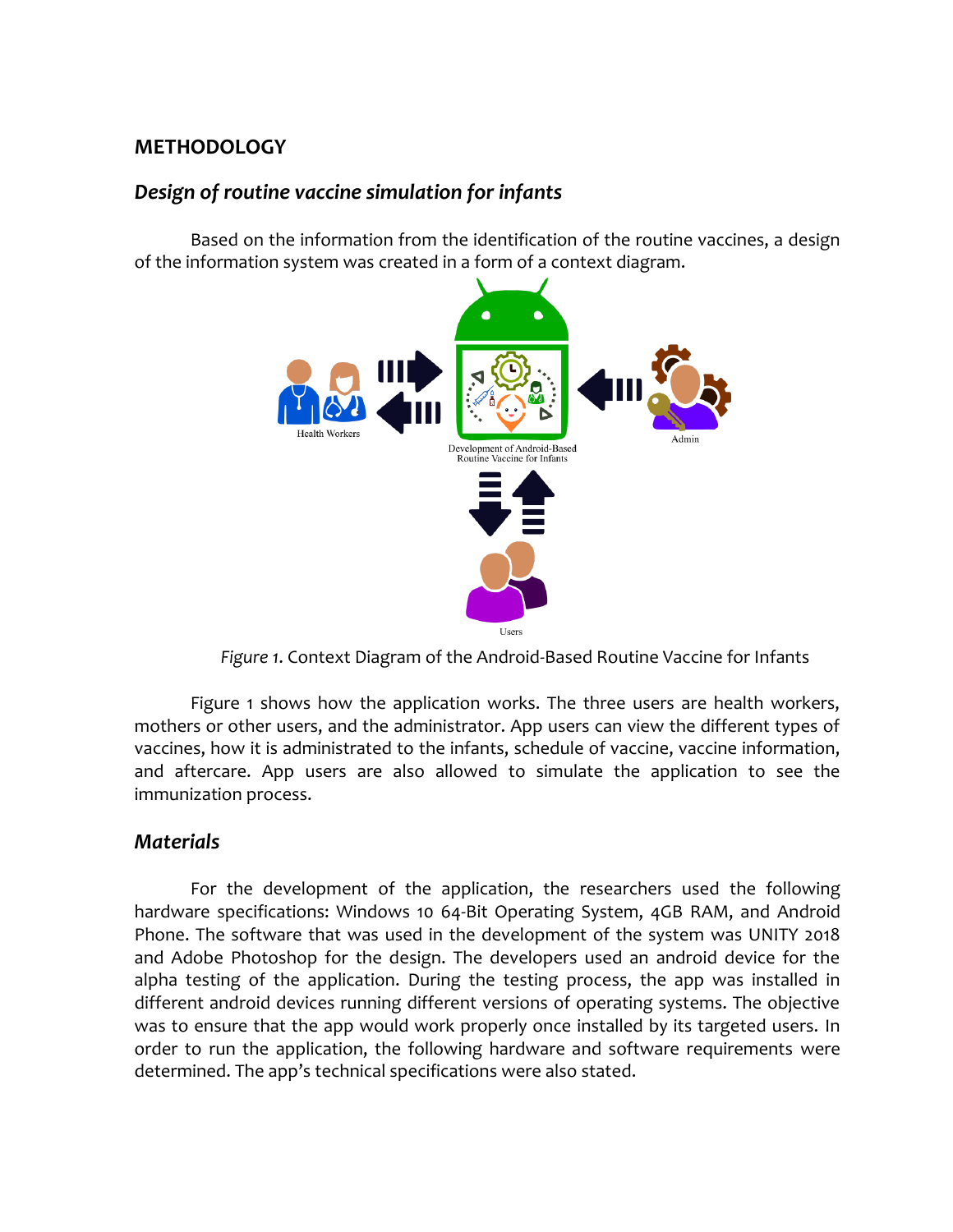| Poutine vacence simulation app |                |           |                              |                             |  |  |  |  |
|--------------------------------|----------------|-----------|------------------------------|-----------------------------|--|--|--|--|
| <b>Hardware Requirements</b>   |                |           | <b>Software Requirements</b> | <b>Routine Vaccine</b>      |  |  |  |  |
|                                |                |           |                              | <b>Simulation Technical</b> |  |  |  |  |
|                                |                |           |                              | <b>Specifications</b>       |  |  |  |  |
| Minimum                        | Intel<br>Atom  | Operating | Android<br>2.3               | app that can be<br>An       |  |  |  |  |
| <b>CPU</b><br>or               | Z3560<br>Quad- | system:   | (Gingerbread)                | installed directly on a     |  |  |  |  |
| processor                      | core 1.8       |           | 6.0<br>to                    | smartphone<br>tablet<br>or  |  |  |  |  |
| speed:                         |                |           | (Marshmallow)                | running<br>Android          |  |  |  |  |
|                                |                |           |                              | operating systems.          |  |  |  |  |
| Minimum                        | PowerVR        |           |                              | Once in the play store,     |  |  |  |  |
| GPU or video                   | G6430          |           |                              | information content will    |  |  |  |  |
| memory:                        |                |           |                              | be available even with      |  |  |  |  |
|                                |                |           |                              | no network connection.      |  |  |  |  |
| Minimum                        | 2 GB           |           |                              | Updated information will    |  |  |  |  |
| system                         |                |           |                              | downloaded<br>be            |  |  |  |  |
| memory                         |                |           |                              | automatically when an       |  |  |  |  |
| (RAM):                         |                |           |                              | app is used on a network    |  |  |  |  |
|                                |                |           |                              | connection                  |  |  |  |  |
| Minimum                        | 256 MB         |           |                              | Information content will    |  |  |  |  |
| free storage                   |                |           |                              | be tailored to specific     |  |  |  |  |
| space:                         |                |           |                              | user groups.                |  |  |  |  |
| Audio                          | Smartphone     |           |                              | User type specifications:   |  |  |  |  |
| hardware                       | Speaker<br>or  |           |                              | Healthcare<br>provider,     |  |  |  |  |
| (sound card,                   | earphone       |           |                              | Parent.                     |  |  |  |  |
| speakers,):                    |                |           |                              |                             |  |  |  |  |

Table 2. Hardware and software requirements and technical specifications of the routine vaccine simulation app

Table 2 shows the minimum hardware requirements, range of software requirements, and technical specifications of the routine vaccine simulation application.

#### *Development Process*

The methodology used in the development of the application is the Fourth Generation Technique (4GT) was comprised of four major parts namely: requirements, gathering, design strategy, implementation, and testing. In the 4GT model, a program is constructed according to the specification of the developers while the source code is generated automatically (Yu, 2018).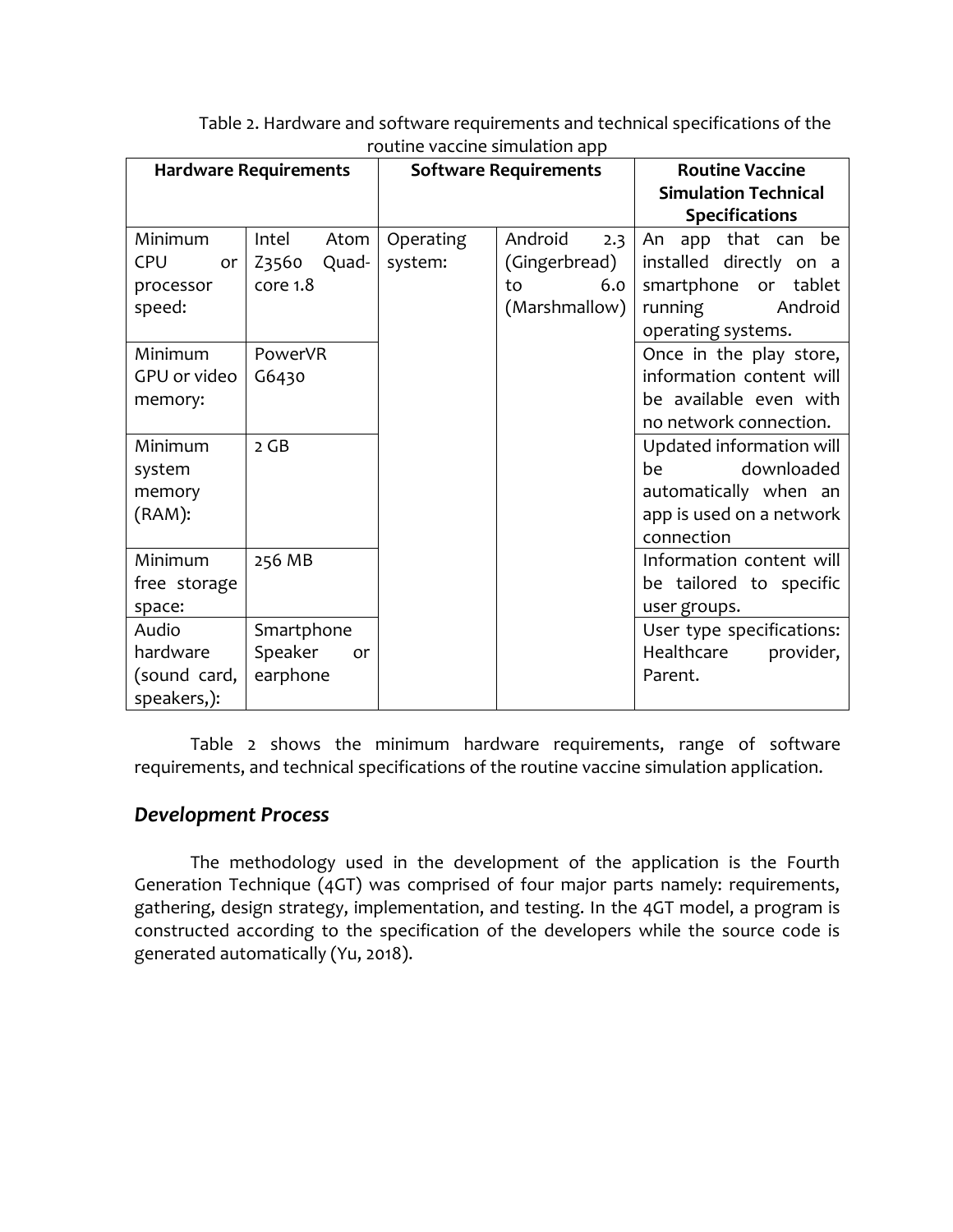

*Figure 2*. Fourth Generation Technique Paradigm

As illustrated in Figure 2, the fourth-generation technique (4GT) approach requires the requirement analysis step. Once the requirement analysis is done up to the expectations, its translation into the operational prototype begins. The most important phase in the 4GT approach is the customer developer approach where all the major decisions regarding the implementation, costs, and functioning of the system were taken in this phase.

**Requirements Gathering.** This is where the definition of requirements is necessary for the development of the app. The developers used different methods in acquiring the information needed such as research, interview, and observation. The developers conducted interviews with health workers from different barangay to gather required information in the development of the application. Likewise, random observations during the administration of vaccines to infants were conducted. The Rural Health Unit (RHU) of the research locale played a big role in verifying the accuracy of information gathered and content integration in the application development.

**Design Strategy.** After gathering all the required information, the researchers developed a context diagram to represent the process and direction of the application function flow involved in developing the app. The gathered data was translated into a set of presentations that describes the data structures, architecture, algorithmic procedure, and inter-phase characteristics.

**Implementation.** The design presentation was translated to an artificial language that results in instruction that could be executed by the computer. The gathered requirements and design were put into a machine-executable form. The developers implemented using 4GT which enables a representation of desired output in a manner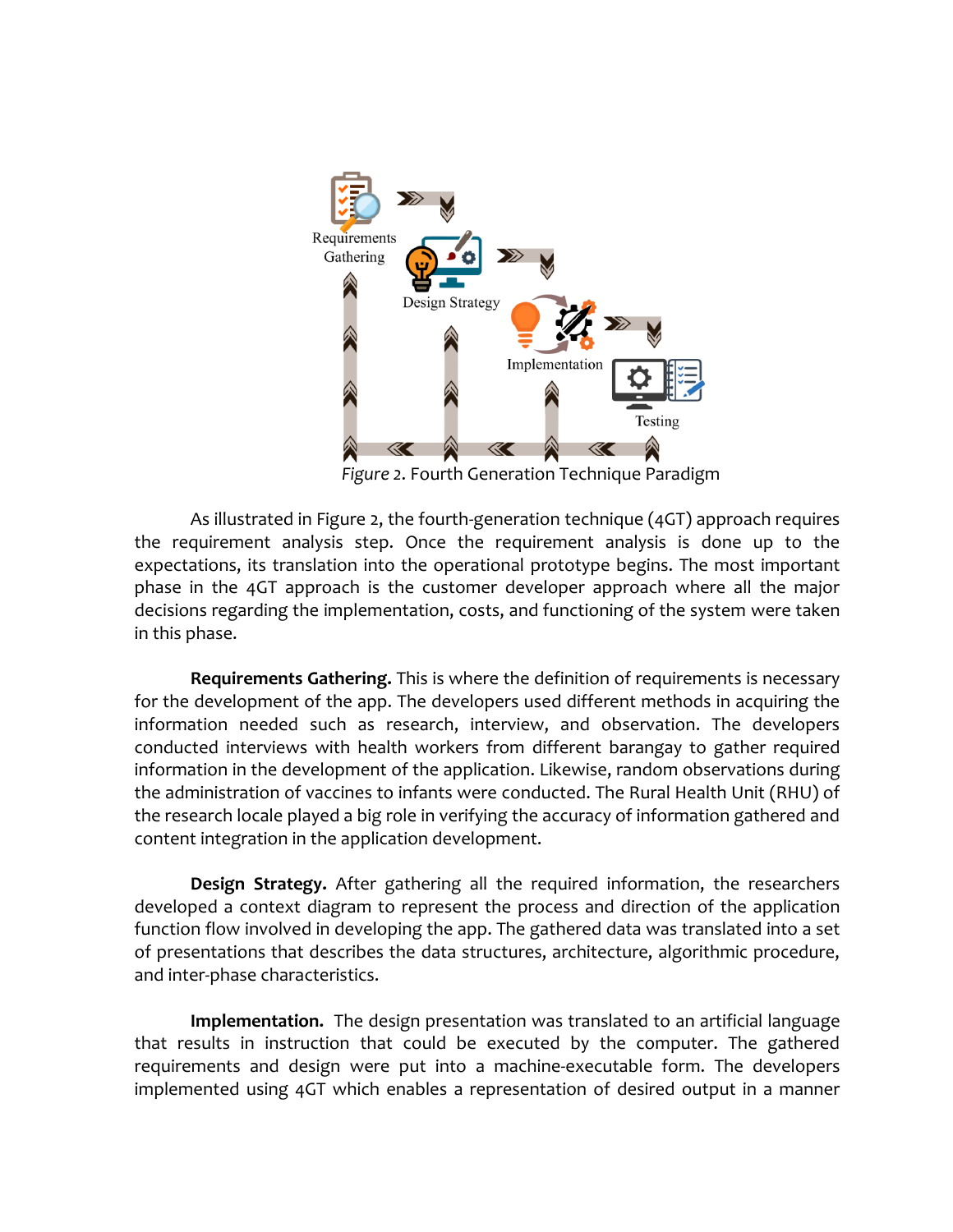that results in automatic generation of code to generate the output. The program coding was created with the Fourth Generation Technique (4GT). Modifications were made based on the recommendation of the target app users.

**Testing.** The application was evaluated and tested to determine if the objective of the application development had met the needs of the health workers and users and to ensure that it is free from any error. Alpha testing was made to check the compatibility of the application in different versions of android-based platforms.

**Data Analysis.** The data were collected, classified, tabulated, and coded for analysis. Descriptive and inferential statistics were employed for data presentation and interpretation.

#### *Population Frame and Sampling Technique*

The study used non-probability sampling in selecting the app evaluators. In this sampling design, the researcher selected the health workers who were conveniently available (Almeida, Gaerlan & Manly, 2016). The functional acceptability of the system was evaluated by thirty (30) Information Technology (IT) experts randomly selected from the academe and the industry. The subject matter experts were the health workers in the community where the study was conducted. Thirty (30) health workers were randomly selected. The potential users were mothers and parents comprising thirty (30) samples from different barangays. Their fitness and qualifications to evaluate the app were taken into consideration.

#### *Instrument*

The questionnaire used in the evaluation of the app was based on core app quality (Core app quality, n.d.). The questionnaire was modified based on the requirements of the study and was subjected to expert validation and reliability testing. The 5-point Likert scale was used.

| rapic <i>for a piccar production</i> and complete and data. |                   |                          |  |  |  |  |
|-------------------------------------------------------------|-------------------|--------------------------|--|--|--|--|
| <b>Scale Value</b>                                          | <b>Mean Range</b> | <b>Descriptive Scale</b> |  |  |  |  |
|                                                             | 4.20-5.00         | Excellent                |  |  |  |  |
|                                                             | 3.40-4.19         | Very Good                |  |  |  |  |
|                                                             | 2.60-3.39         | Good                     |  |  |  |  |
|                                                             | $1.80 - 2.59$     | Fair                     |  |  |  |  |
|                                                             | $1.00 - 1.79$     | Poor                     |  |  |  |  |

Table 3. Arbitrary scale in interpreting the data.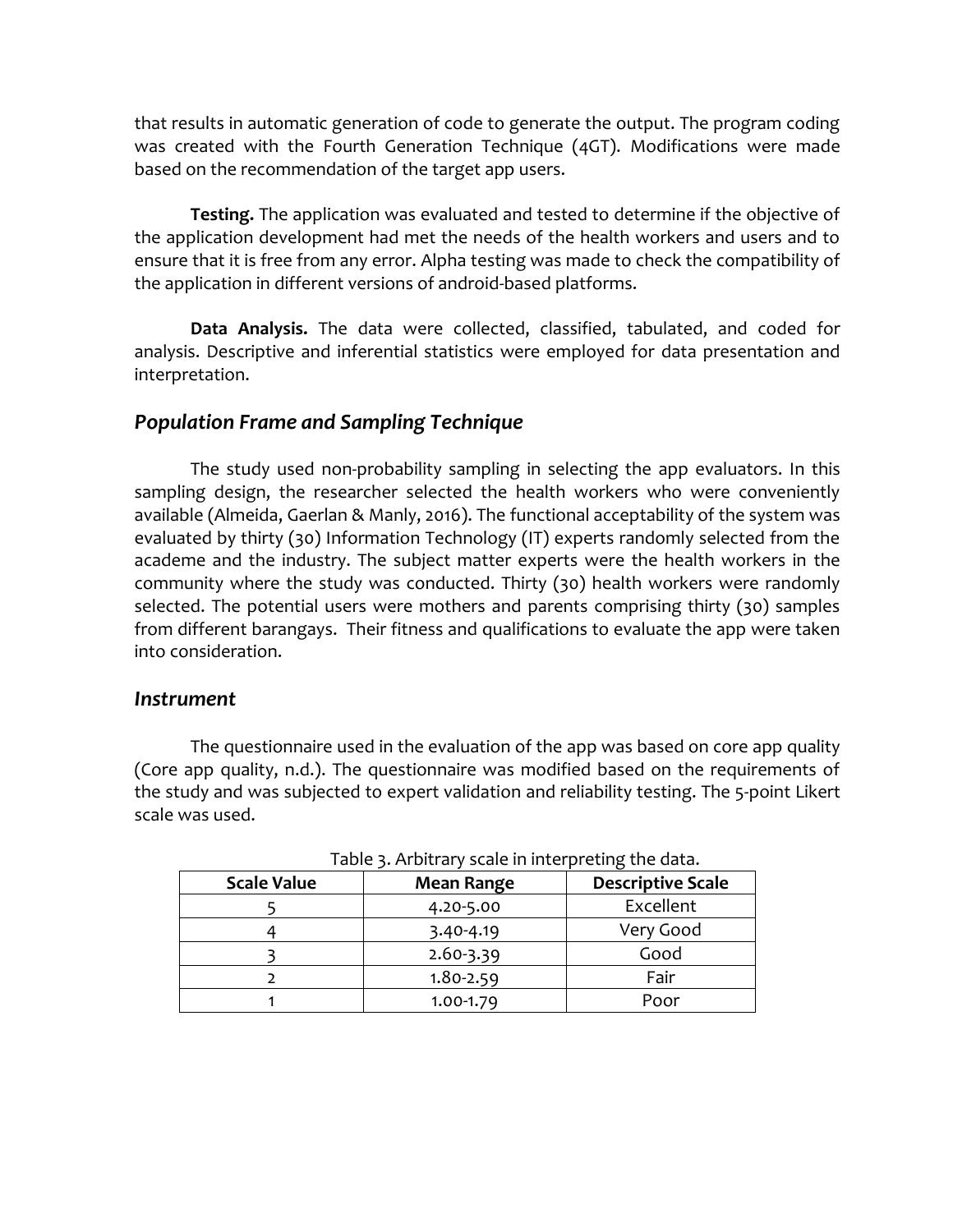# **RESULT AND DISCUSSION**

#### *Routine Vaccine Simulation*

The developed application was intended for the community health workers, parents, or mothers to provide basic information about the vaccines that their infants needed and help them know the things they need to do after the vaccine is given. The main menu and the different vaccines were provided in the following figures.



*Figure 3*. (a) Main Menu and (b) Vaccine Menu

Figure 3a above contained the different buttons of the application. The summary of the application can be viewed on the about button. As seen in Figure 3b, the vaccine button contained the different vaccines, chart button contains the view of the vaccine chart or schedule of the different vaccines. Simulation buttons contained the different vaccine simulation procedures and the aftercare button contained the different practices for taking care of the infants after immunizations.

As illustrated in Figure 4a, the vaccine chart contained a routine immunization schedule for infants. The app user may choose the vaccine to see the different vaccines and their information. The app user may also choose simulation to see how the process goes on. Figures (4b), (4c), (4d), (4e), and (4f) show the simulation process for BCG with instructions given for the user to perform such. Processes for simulations on Hepa B, Penta, OPV, IPV, PCV, and MMR were also available for app users once the simulation option is chosen.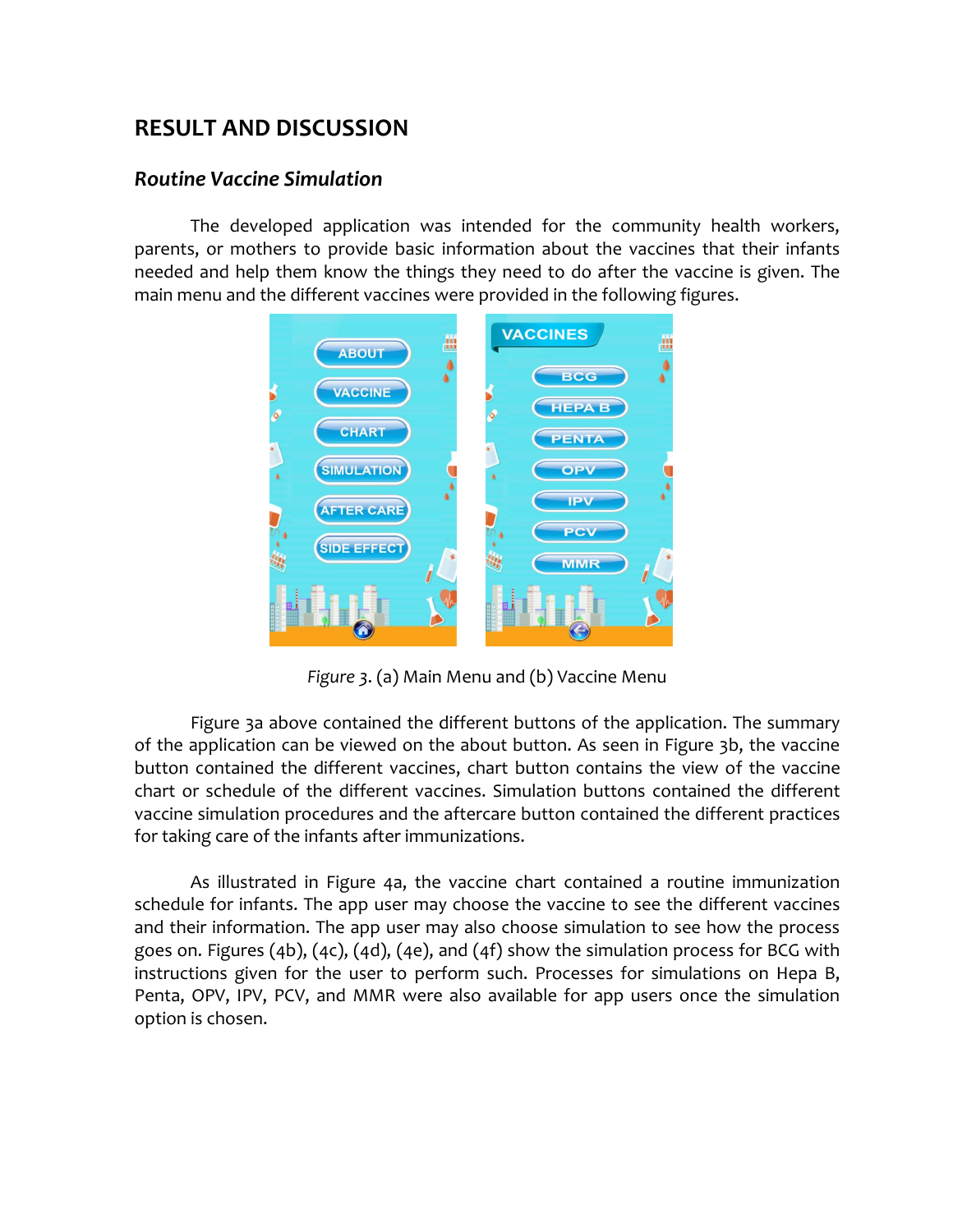





*Figure 4*. (a) Vaccine Chart *Figure 4*. (b) Step 1 for BCG Simulation *Figure 4*. (c) Step 2 for BCG Simulation



 *Figure 4*. (d) Vaccine Chart *Figure 4*. (e) Step 1 for BCG Simulation *Figure 4*. (f) Step 2 for BCG Simulation

The functional requirements of the app included (a) the user can put a check on the immunization chart for every vaccine that is needed by the baby, (b) the user can practice the immunization of babies by a series of steps in the simulation, and (c) the user can choose any vaccine to use for the simulation. The non-functional requirements of the app included (a) checked schedules are saved even the app is not active (b) making a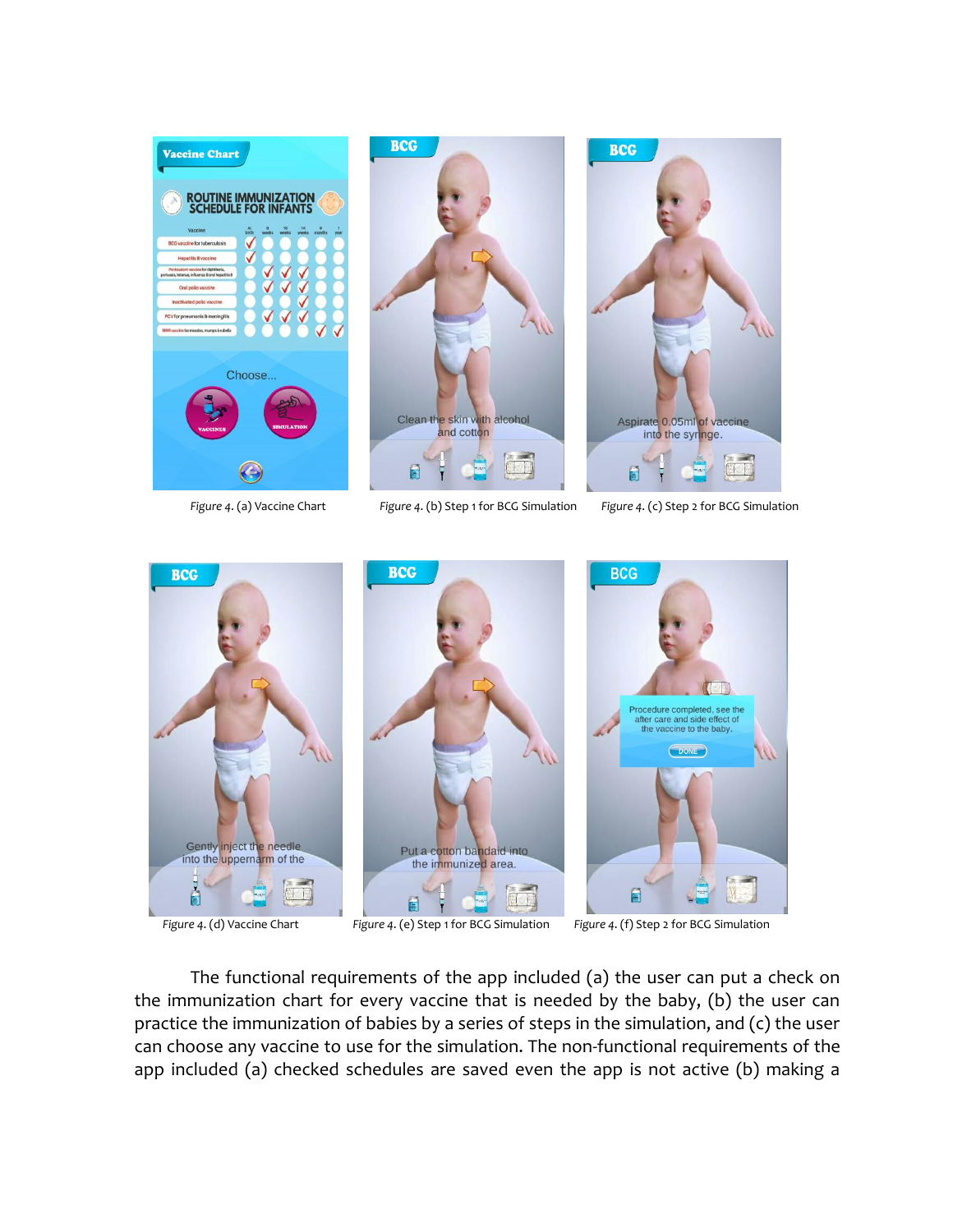wrong step in the simulation will trigger a warning to the user, and (c) for every vaccine chosen, the app can provide clear and concise information of the side effects.



*Figure 5*. (a) Vaccine Chart and (b) After Care Screen

The chart button contained the Routine Vaccine Chart of the Infants as seen in Figure 5a. The aftercare button contained the information about how the user takes care of the infants after immunization as seen in figure 5b.

# *Evaluation Result*

The performance of the developed application was evaluated using the standardized requirements for android platform applications. The acceptability of the app was assessed in terms of visual design and user interaction, functionality, compatibility, performance and stability, and security by three groups of respondents; 30 app users, 30 subject matter experts, and 30 IT experts from the academe and the industry. The following results were illustrated in Table 4.

Table 1 shows the overall evaluation result of the potential users, subject matter experts, and IT experts of the Routine Vaccine Simulation for Infants based on standards for core app quality. It obtained an overall mean of 4.3498 from potential app users, 4.1707 from subject matter experts, and 4.1755 from IT experts with a verbal interpretation of excellent and very good, respectively. The grand mean obtained from the three groups of app evaluators was 4.2320 to denote an excellent rating.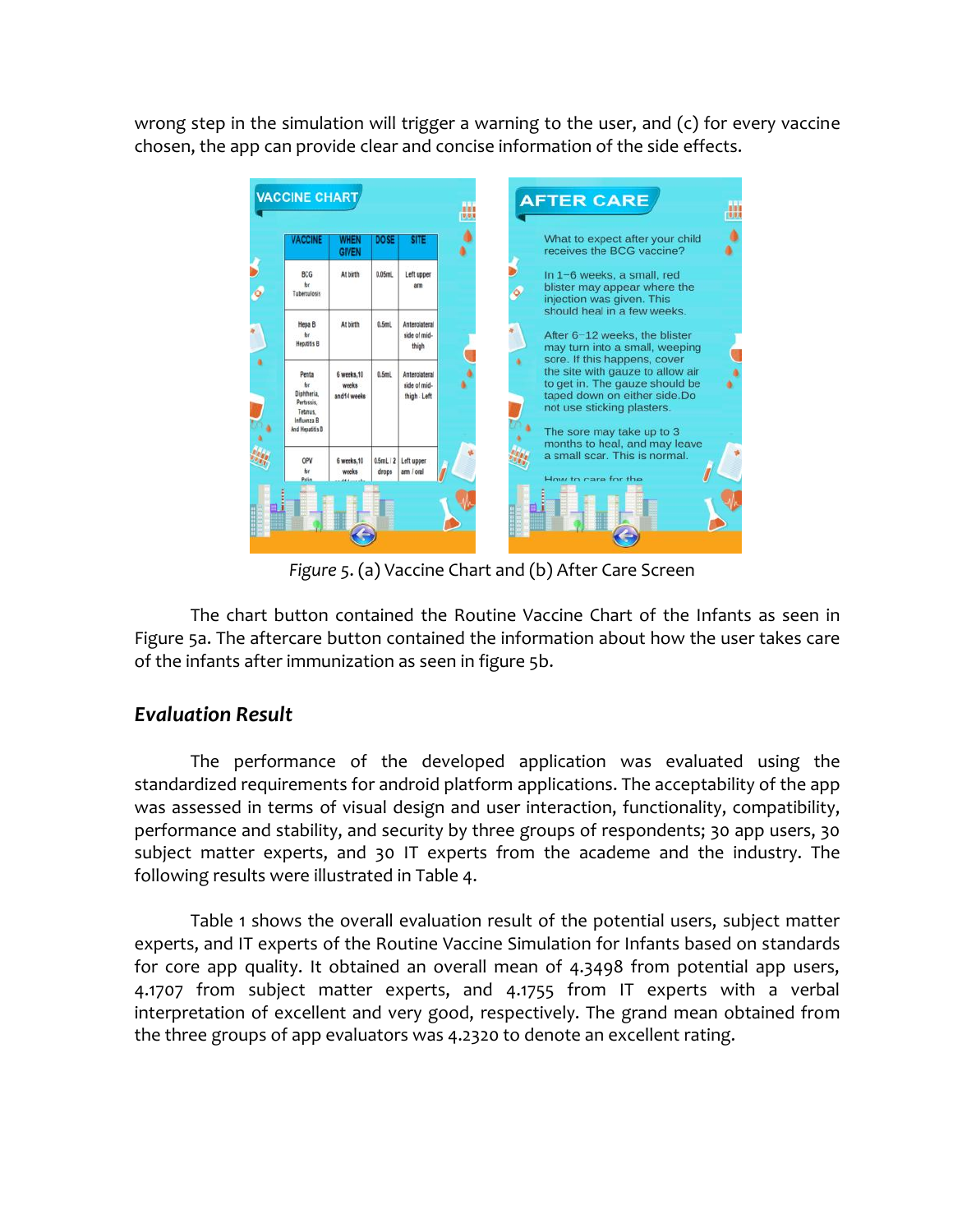|                                 | <b>Potential User</b> |    | <b>Subject Matter</b> |    | <b>IT Experts</b> |    | Overall |    |
|---------------------------------|-----------------------|----|-----------------------|----|-------------------|----|---------|----|
| <b>Indicators</b>               |                       |    | <b>Experts</b>        |    |                   |    |         |    |
|                                 | <b>WM</b>             | VI | WM                    | VI | <b>WM</b>         | VI | WM      | VI |
| Visual<br>User<br>Design<br>and | 4.3730                | E  | 4.1667                | VG | 4.0938            | VG | 4.2118  | E  |
| Interaction                     |                       |    |                       |    |                   |    |         |    |
| Functionality                   | 4.3175                | E  | 4.2171                | Ε  | 4.1608            | VG | 4.2318  | E  |
| Compatibility,<br>Performance   | 4.2442                | Ε  | 4.1272                | VG | 4.1725            | VG | 4.1813  | VG |
| & Stability                     |                       |    |                       |    |                   |    |         |    |
| Security                        | 4.4625                | E  | 4.1719                | VG | 4.2750            | E  | 4.3031  | E  |
| Overall                         | 4.3498                | E  | 4.1707                | VG | 4.1755            | VG | 4.2320  | E  |

Table 4. Overall Result of the Android-Based Application from the Perceptions of Potential Users of the App, Subject Matter Experts, and IT Experts

*Scale: 4.20 - 5.00 Excellent, 3.40 - 4.19 Very Good, 2.60 - 3.39 Good, 1.80 - 2.59 Fair, 1.00 - 1.79 Poor Legend: WM - Weighted Mean, VI - Verbal Interpretation, TWM - Total Weighted Mean, E - Excellent, VG - Very Good, G - Good, F - Fair, P - Poor*

The said findings complemented the features of the application developed gave the users the opportunity to appreciate the design, customized icons and not redefine or misuse Android UI patterns such that the user can understand easily the usability of the application. It allows the user to get the right permission that it needs to support the functionality which does not intend to any transactions that the app does not support. Convenience was also one of the features that allow app users to install the application on an SD card, without consuming a large amount of battery during its usage. The stability works properly without any problem when it is launched, thus its performance increases the usability of the user's experience, and attracts the user to the quality of the application without any crackle and shutter when in use. The app's standard development kit (SDK) was set through compiling SDK value supporting app restoration as closely as possible to the previous state. According to Holla and Katti (2012), Android SDK provides the tools and APIs necessary in the development of applications on the Android platform.

Overall, the findings adhered to the standards of Android Development. The design conformed to the expectation of the users of the app. The application showed user-friendliness, understandability, and attractiveness. Its functionality works accordingly to its intended purpose, works normally, and does not show unintended functions. The application components were appropriate to run properly. The performance of the app provided feedback to the user. Chen et al. (2016) assert the perceived benefits of using the mobile-based application could lead to better management of child immunization. For it reduces paperwork, more convenient and the detailed information are readily available at hand.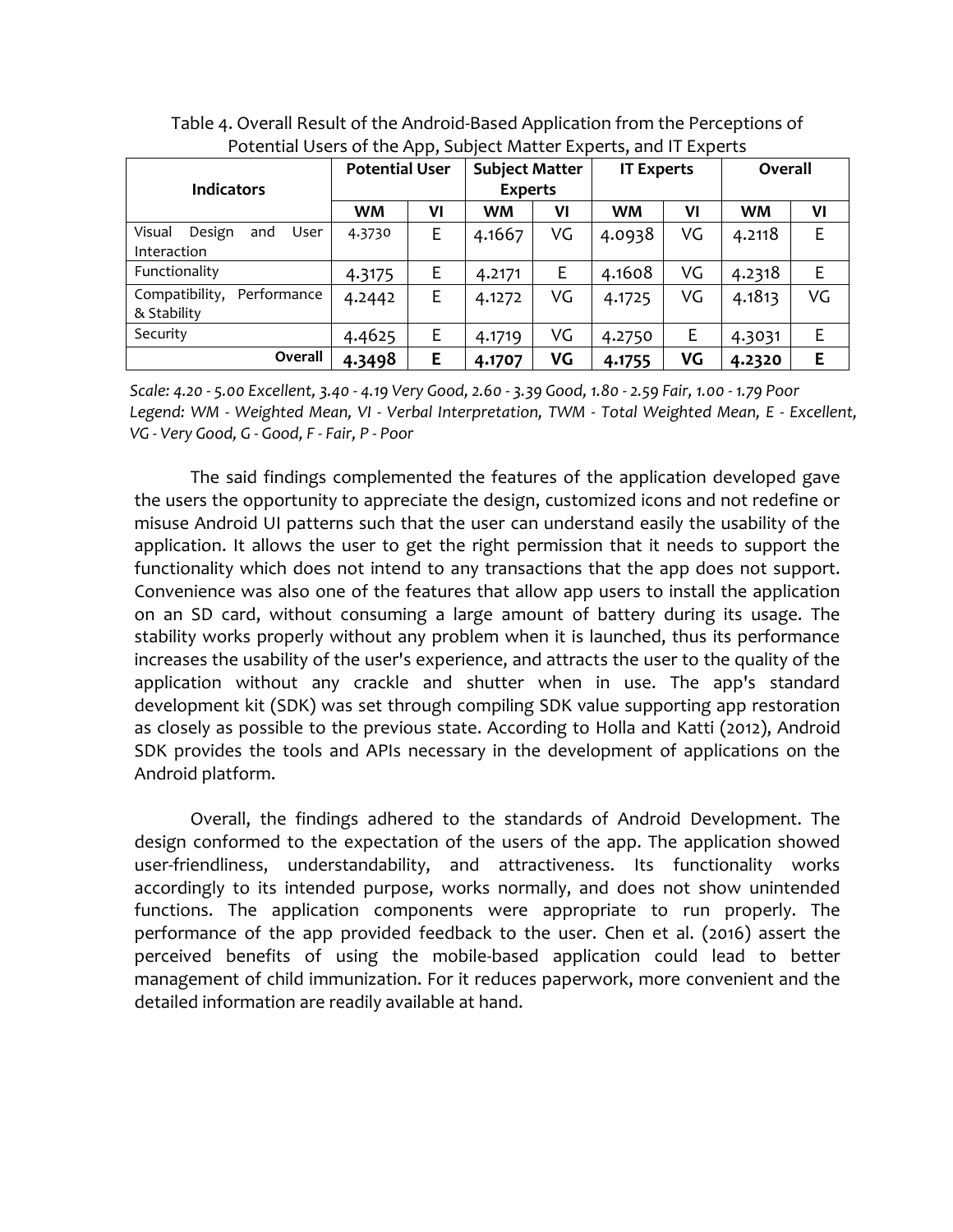Table 5. Summary of Differences of Result of the Android-Based Routine Vaccine Simulation for Infants from the evaluation of App Users, Subject Matter Experts, and IT.

| <b>Indicators</b> | Source of        | Sum of         | Mean   | F     | P    | <b>Decision</b> |
|-------------------|------------------|----------------|--------|-------|------|-----------------|
|                   | Variation        | <b>Squares</b> | Square |       |      |                 |
| Visual<br>Design  | Between          | 0.17           | 0.08   | 20.73 | 0.00 | Reject          |
| User<br>and       | Groups<br>Within | 0.04           | 0.00   |       |      |                 |
| Interaction       | Groups<br>Total  | 0.21           | 0.08   |       |      |                 |
| Functionality     | Between          | 0.14           | 0.07   | 3.05  | 0.06 | Accept          |
|                   | Groups<br>Within | 0.94           | 0.02   |       |      |                 |
|                   | Groups<br>Total  | 1.08           | 0.09   |       |      |                 |
| Compatibility,    | Between          | 0.06           | 0.03   | 2.32  | 0.11 | Accept          |
| Performance,      | Groups<br>Within | 0.62           | 0.01   |       |      |                 |
| and Stability     | Groups<br>Total  | 0.68           | 0.04   |       |      |                 |
| Security          | Between          | 0.20           | 0.10   | 18.19 | 0.00 | Reject          |
|                   | Groups<br>Within | 0.06           | 0.00   |       |      |                 |
|                   | Groups<br>Total  | 0.26           | 0.10   |       |      |                 |

For visual design and user interaction as well as security Table 2 shows that there are statistical differences in the evaluation of the app from the potential app users, subject matter experts, IT professionals between groups and within groups using oneway ANOVA. The computed value of visual design and user interaction, and security were both p = 0.00 which was greater than the 0.05 level of significance rejects the null hypothesis. The result of the rejection of the null hypothesis indicated the varied perceptions as seen by three groups of app evaluators.

Bencito, Dabu, and Santiago (2020) mentioned that adherence to visual design and user interaction is attributed to user experience (UX) functionality. When in use, the app users experience provided the intended function that is combined with the quality of the application's performance. The differences in the observation could be attributed to the app's component which provided provision to support the application right action that has nothing to do with other applications on the phone of the user and without overlaying the app with the other phone application.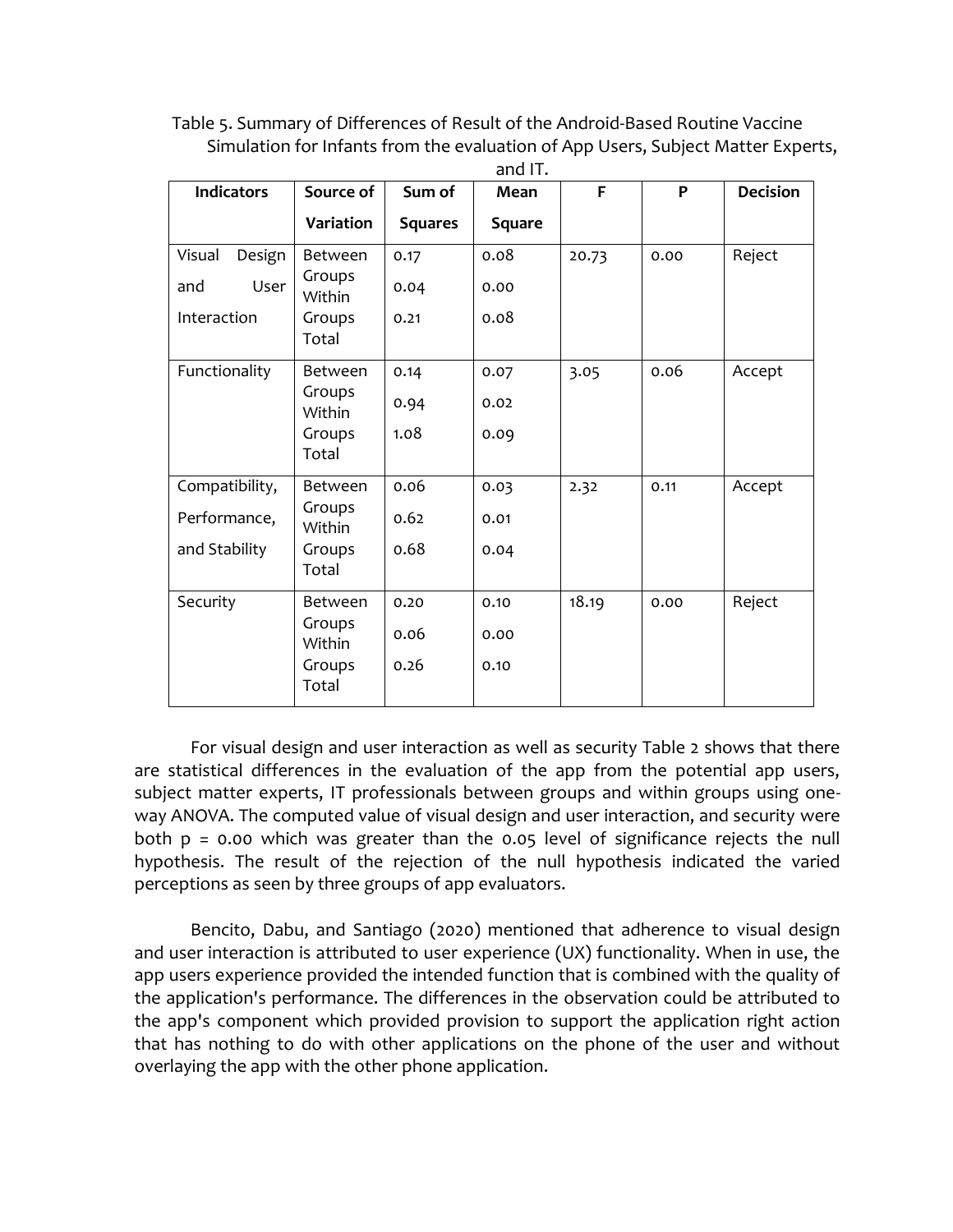For functionality, compatibility, performance, and stability, Table 2 shows that there were no differences in the evaluation of the app by three groups of evaluators. The computed value of p = 0.06 and 0.11 which was greater than the 0.05 level of significance fails to reject the null hypothesis. The result of the non-rejection of the null hypothesis indicates that the three groups of evaluators have similar perceptions of the app's performance as indicated by the variables. It could be attributed to the feature where the app is up to date and does not crash or force to close but it depends on the users' mobile phone versions, which the app evaluators found during testing.

# **CONCLUSION AND RECOMMENDATIONS**

The application developed has seven (7) different vaccines that the infants will receive throughout his/her infant stage. The app also helps the parents to have enough information about the side effects of the vaccines and the after-cares they need to do. The developers used the Fourth Generation Technique Paradigm in the software development process. The system was developed using the following hardware specifications. Intel Core i3 at 2.00GHz, 4.00 GB RAM. For the software, the Windows 10 64-Bit as the Operating System, Unity 2018 2D for the development environment of the application, and Photoshop C6 for user interface design were used. The app was evaluated by three groups of evaluators, divided into 3 categories: thirty (30) potential users who are parents, thirty (30) subject matter experts who are the Barangay Health Workers and Midwives, and thirty (30) IT experts from the industry and the academe. The result of the evaluation denoted that the application would be effective once used or adopted as verified through the core app quality evaluation. The result of the overall mean from the evaluation of the application was 4.2352 to denote Excellent across all evaluators. The results proved that the application has been successfully constructed as designed. There were differences in the evaluation of the app in terms of security and of visual design and user interaction. There were no differences in terms of functionality, compatibility, performance, and stability in the evaluation of the app.

The development of routine vaccine simulation in a mobile environment provided opportunities for utilizing new technologies to increase vaccine confidence. The Android-Based Routine Vaccine App for Infants is designed for immunization awareness that helps tracking vaccination in an easy way along with tracking the development milestone of infants. It is useful for first-time parents who do not know much about immunization. In this app, information is given about vaccination to be taken at different ages for protection against diseases, and child health care after immunization. A vaccinations chart was provided to help parents see when their infants will be scheduled for the next immunization, the type of immunization vaccine, and how they are given. Thus, when the application is implemented it may contribute to address the problems in low vaccination rate, ease the issue on vaccine controversy and vaccine hesitancy. The application can be further explored by increasing immunization simulation regarding vaccination for schoolage children, adolescents, adults, and seniors. To make the app a personalized one,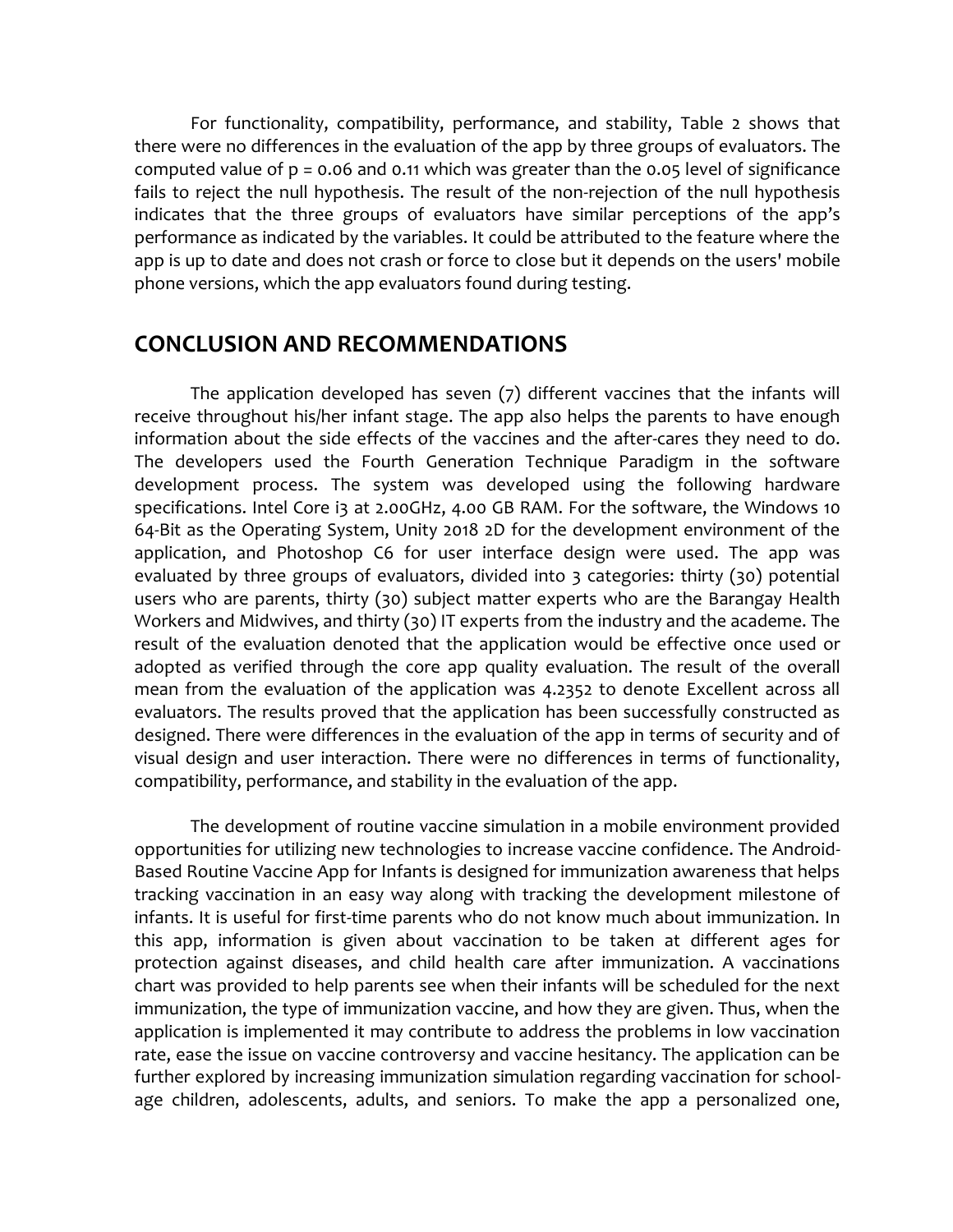adding a notification feature may be considered. A study on experimental design is also recommended.

# **REFERENCES**

- Almeida, A., Gaerlan, A., & Manly, N. (2016). *Research fundamentals: From concept to output.* Manila. Adriana Publishing Co., Inc.
- Atkinson, K., Westeinde, J., Ducharme, R., Wilson, S.E., Deeks, S.L., Crowcroft, N., Hawkin, S., & Wilson, K.(2016). Can mobile technologies improve on-time vaccination? A study piloting maternal use of ImmunizeCA, a Pan-Canadian immunization app. *Human Vaccines and Immunotherapeutics, 12*(10), 2654-2661, doi.org/10.1080/21645515.2016.1194146
- Bednarczyk, A., Frew, P., Salmon, D., Whitney, E., & Omer, S. (2017). ReadyVax: A new mobile vaccine information app. *Human Vaccines and Immunotherapeutics*, *13*(5), 1149-1154, doi: 10.1080/21645515.2016.1263779
- Bencito, G.R.L., & Dabu, F., & Santiago, C. (2020). Development and Evaluation of Study-Buddy Pairing Application for Android. *Journal of Environmental Science, Computer Science and Engineering & Technology*, *9*(2), 230-237, DOI: 10.24214/jecet.B.9.2. 23037
- Business *Mirror* (2019). *2019 Philippine childhood immunization schedule released*. Retrieved from https://businessmirror.com.ph/2019/02/28/2019-philippinechildhood-immunization-schedule-released/
- Chen, L., Du, X., Zhang, L., van Velthoven, M.H., Wu, Q., Yang, R., Cao, Y., Wang, W., Xie, L., Rao, X., Zhang, Y., & Koepsell, J.C. (2016). Effectiveness of a smartphone app on improving immunization of children in rural Sichuan Province, China: A cluster randomized controlled trial. *BMC Public Health, 16*(1): 909. doi: 10.1186/s12889-016- 3549-0
- Core app quality. (n.d.). Retrieved from https://developer.android.com/docs/qualityguidelines/core-app-quality
- De Cock, C., van Velthoven, M., Milne-Ives, M., Money, M., & Meinert, E. (2020). Use of Apps to Promote Childhood Vaccination: Systematic Review. *MIR Mhealth Uhealth, 8*(5): e17371.doi: 10.2196/17371
- Department of Health. (2019, April 29). *Protected together: Vaccines work! – DOH, WHO & UNICEF celebrate world immunization week 2019.* Retrieved from https://doh.gov.ph/press-release/Protected-Together-Vaccines-Work-DOH-WHOand-UNICEF-celebrate-World-Immunization-Week-2019
- Department of Health, Cordillera Center for Health Development (n.d.). *Expanded Program on Immunization (EPI).* Retrieved from http://caro.doh.gov.ph/expandedprogram-on-

immunization/#:~:text=The%20Expanded%20Program%20on%20Immunization,%2C% 20tetanus%2C%20pertussis%20and%20measles.

Elicay, K. (2019, March 1). Childhood immunization schedule 2019: *Vaccines your child needs from birth to 18 years old.* Retrieved from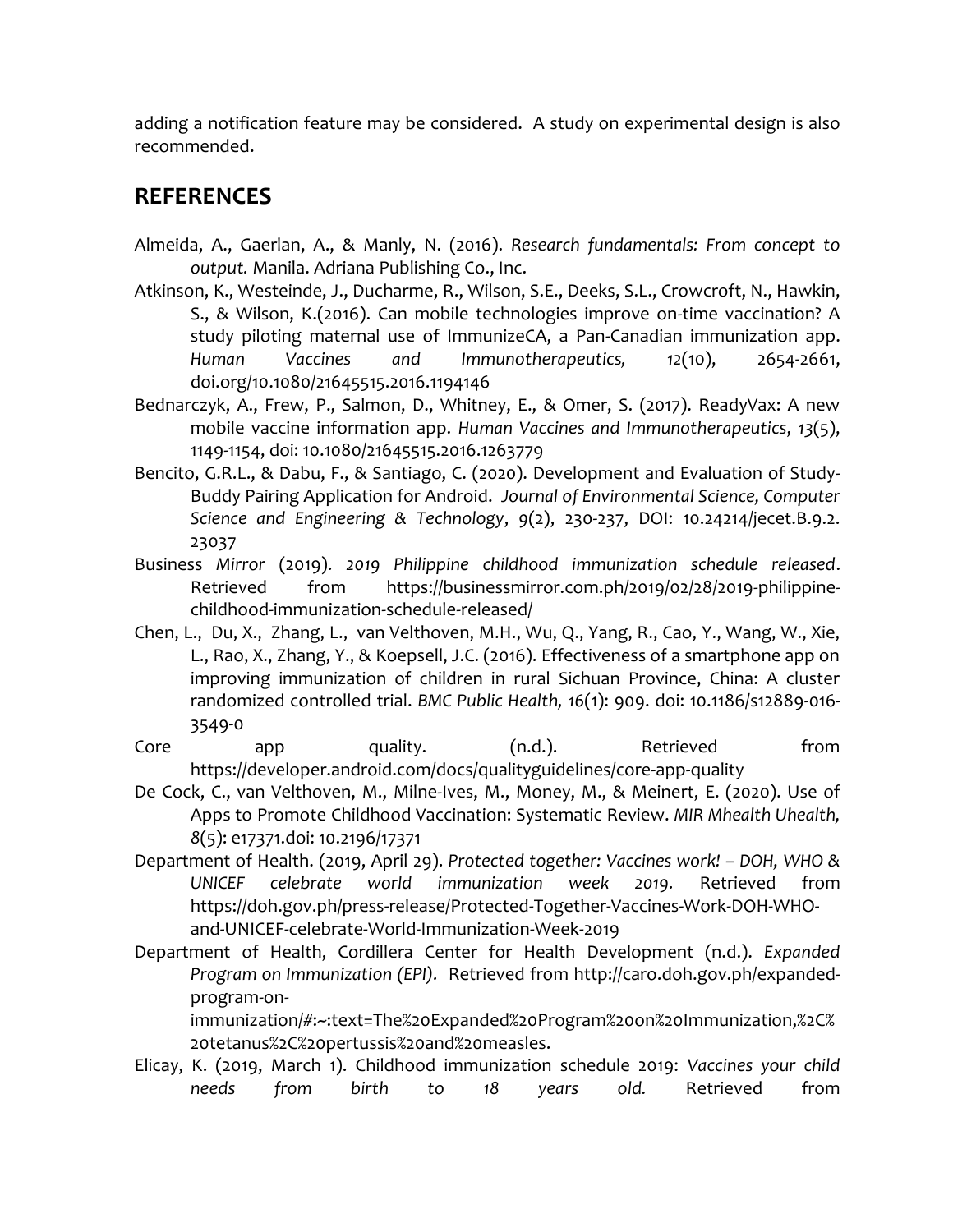https://www.smartparenting.com.ph/health/your-kids-health/immunizationschedule-chart-philippines-2019-a00228-20190301-lfrm

- Fatima, K. & Syed, N.I. (2018). Dengvaxia controversy: impact on vaccine hesitancy. *Journal of Global Health, 8*(2): 020312. doi: 10.7189/jogh.08-020312
- Flasche, S., Wilder-Smith, A., Hombach, J., & Smith, P. (2019). Estimating the proportion of vaccine-induced hospitalized dengue cases among Dengvaxia vaccines in the Philippines, *Welcome Open Research, 4*(165)**.** doi: [10.12688/wellcomeopenres.15507.1](https://dx.doi.org/10.12688%2Fwellcomeopenres.15507.1)
- Holla, S. & Katti, M. (2012). Android-based mobile application development and its security. *International Journal of Computer Trends and Technology, 3*(3), 486-490.
- Katib, A.A., (2013). *A novel cell phone-based application for tracking the vaccination coverage in rural communities* (masters thesis). University of Missouri, Kansas City, USA). The contraction of the contraction of the contraction of the contraction of the contraction of the contra https://mospace.umsystem.edu/xmlui/bitstream/handle/10355/43471/KatibNovCelP ho.pdf?sequence=1&isAllowed=y
- Lo, C. (2019, December 16). *The dengue vaccine dilemma.* Retrieved from https://www.pharmaceutical-technology.com/features/dangvaxia-philippines/
- Nayebi, F. Desharnais, JM., & Abran, A. (2012) The state of the art of mobile application usability evaluation. *In Electrical & amp*; Computer Engineering (CCECE), 2012 25th IEEE Canadian Conference, pages 1–4. IEEE.
- Owen, D. ( 2017). Philippines halts dengue immunization campaign owing to safety risk. *BMJ: British Medical Journal,* 357. DOI:10.1136/bmj.j5759
- Peck, M., Gacic-Dobo, M., Diallo, M.S., Nedelec, Y., Sodha, S.S., & Wallace, A.S. (2019). Global Routine Vaccination Coverage, 2018. *MMWR Morbidity and Mortality Weekly Report, 68*(42), 937-942. doi: [10.15585/mmwr.mm6842a1](https://dx.doi.org/10.15585%2Fmmwr.mm6842a1)
- Philippine News Agency. (2020, August 30). *DOH: 95% of polio vaccination target reached.* Retrieved from https://www.pna.gov.ph/articles/1113837
- UNICEF. (2020). *2 million Filipino children may miss out on vaccinations in 2020 amidst COVID-19.* Retrieved from https://www.unicef.org/philippines/press-releases/2 million-filipino-children-may-miss-out-vaccinations-2020-amidst-covid-19
- Vanderende, K., Gacic-Dobo, M., Diallo, M., Conklin, L. & Wallace, A. (2018). Global routine vaccination coverage — 2017. *MMWR Morbidity and Mortality Weekly Report, 67*(45): 1261–1264. doi: [10.15585/mmwr.mm6745a2](https://dx.doi.org/10.15585%2Fmmwr.mm6745a2)
- Wilson, K., Atkinson, K., & Deeks, S. (2014). Opportunities for utilizing new technologies to increase vaccine confidence. *Expert Review of Vaccines, 13*(8), 969-77. doi: http://dx.doi.org/10.1586/14760584.2014.928208
- WHO, UNICEF, & World Bank. (2009). *State of the world's vaccines* and *immunization*, *3rd ed*. Geneva, World Health Organization. Retrieved https://apps.who.int/iris/bitstream/handle/10665/44169/9789241563864 eng.pdf;js essionid=CA078788E5420C38D08FDDB8BC74319C?sequence=1
- Yu, J.(2018). Research process on software development model. *IOP Conference Series: Materials Science and Engineering, 394*(3), 1-8. doi:10.1088/1757-899X/394/3/032045
- Zaidi, S., Shaikh, S.A., Sayani, S., Kazi, A.M., Khoja, A., Hussain, S.H., & Najmi, R. (2019). Operability, Acceptability, and Usefulness of a Mobile App to Track Routine